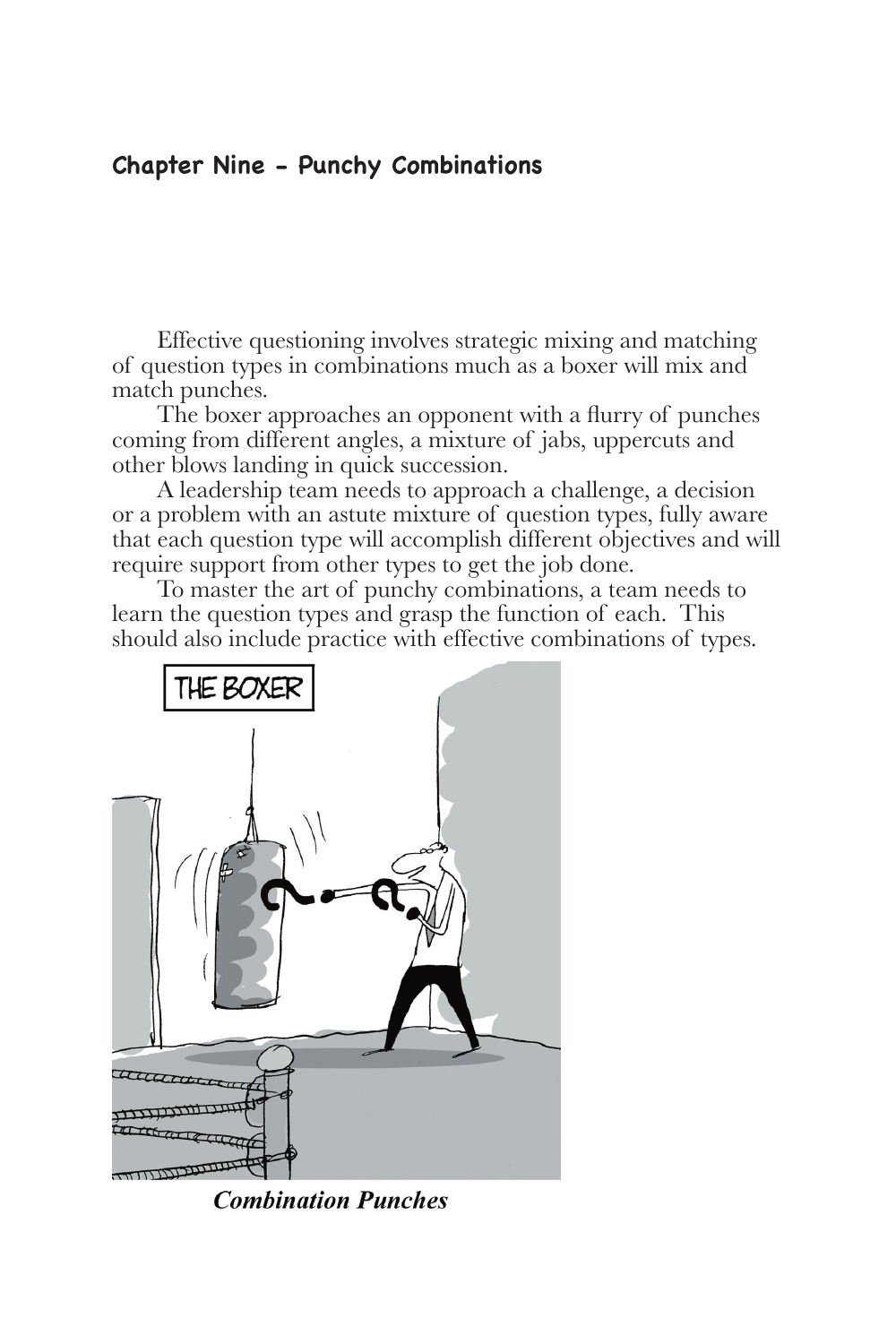## **1. A Questioning Toolkit for Leaders**

There are more than a dozen question types worthy of a team's attention. Earlier chapters introduced the apparently irrelevant question. Much of this book is devoted to defining other types of questions and suggesting how they might be matched up with others. Some types rank as overarching challenges while others are tools that help us to manage the underpinnings of those challenges.

"What should we do about the changing nature of our client base?" is an example of a defining question.

"How should we go about characterizing or categorizing different client types and what would be the best way to gather data to help us track changes?" is an example of questions meant to help answer the defining question.

Each team should agree upon its own list of question types, selecting from a list like the one below and adapting it to the business or mission of the organization:

Defining Questions Essential Questions Questions of Definition Probing Questions Apparently Irrelevant Questions Unanswerable Questions Hypothetical Questions Planning Questions Inventive Questions Challenging Questions Exploring Questions Divergent Questions Irreverent Questions Provocative Questions Telling Questions Clarification Questions Strategic Questions Elaborating Questions Organizing Questions

Once there is consensus on which question types should belong in the toolkit, work can begin on defining the adult learning necessary to make the toolkit central to group process.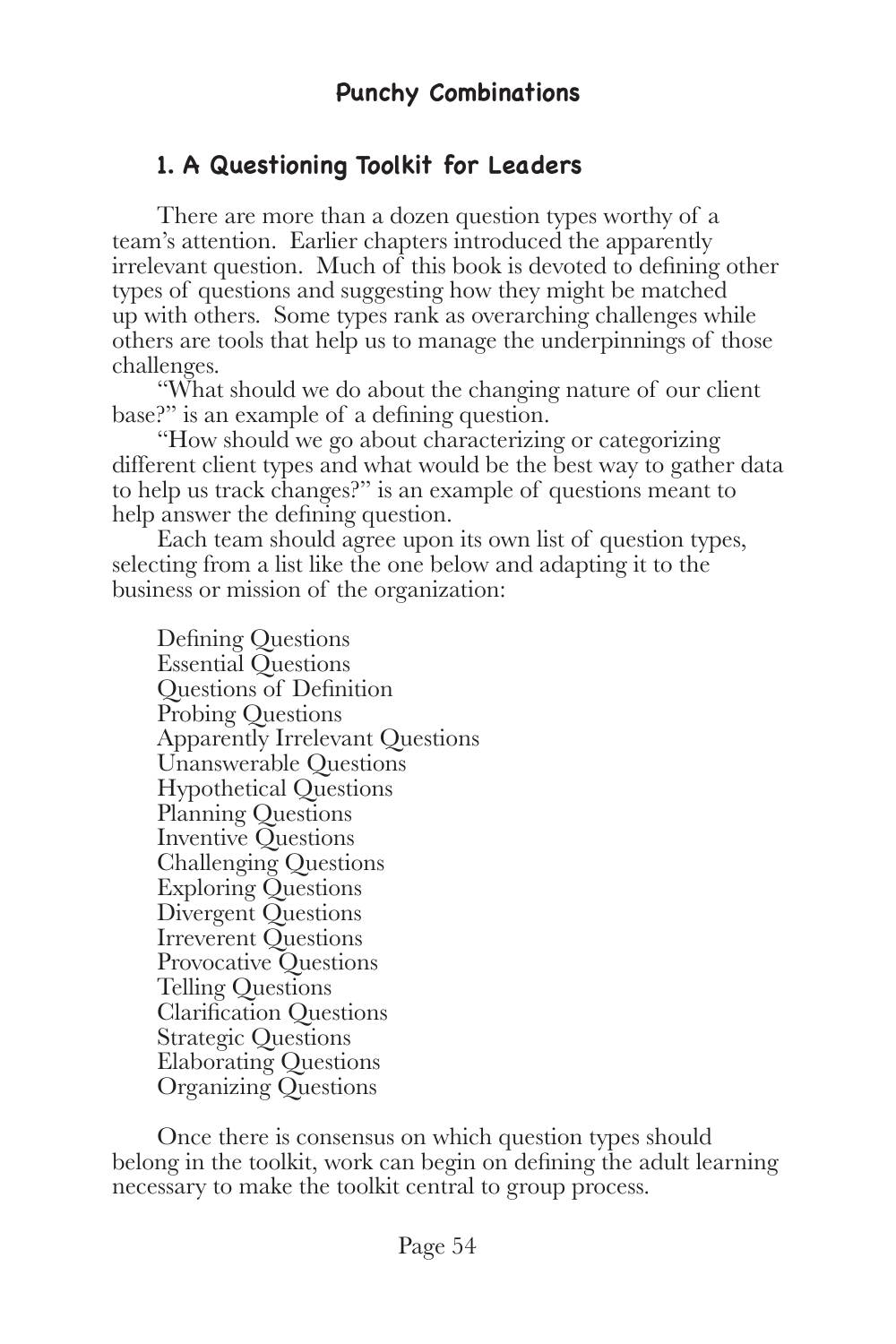## **2. Brief Definitions and Examples**

### **Defining Questions**

Questions that help to clarify the mission of an organization as well as the central challenges and issues facing the team as it looks as the coming year and decade.

"What are we about?" "What do we stand for?" "What do we care about?" "What do we do best?" "What are our chief assets?"

### **Essential Questions**

Questions that focus on purpose as defining questions do but extend to the prime issues determining survival and success.

"What's going wrong?" "What are our biggest liabilities or weaknesses?" "What should we be doing differently?" "What are we missing?"

## **Questions of Definition**

Questions that clarify the meaning of key terms and issues.

"What is quality?" "What is service?" "What is responsiveness?" "What do we mean by versatility?"

## **Probing Questions**

Questions that help the group cut past hype and fog to the heart of the matter.

"What is really going on?" "What are the real results?" "What are the long term consequences?" "Where are they coming from?" "Are there any hidden agendas?" "Are there any hidden traps?" "Are there any curve balls?"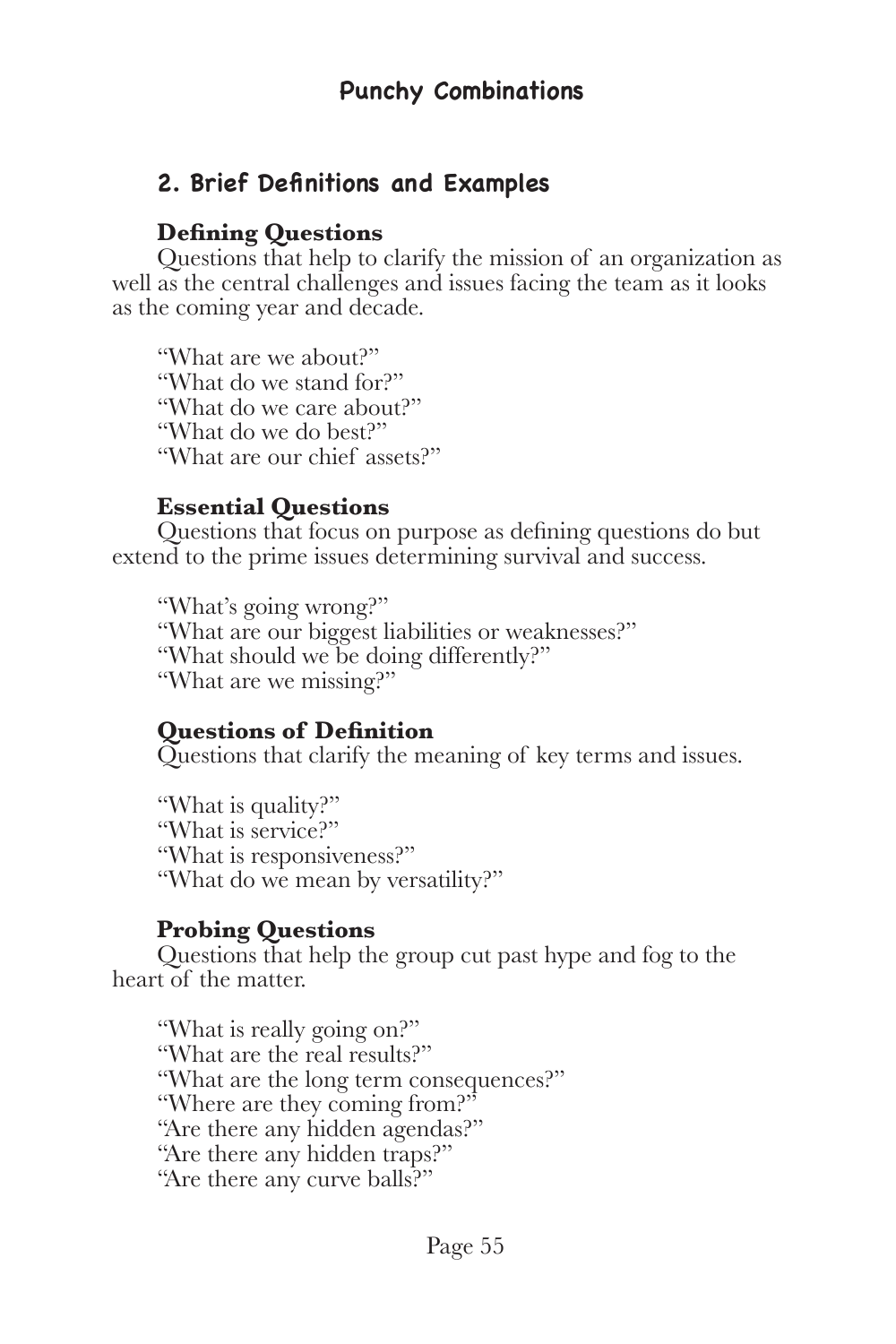"Can we trust this data?"

## **Apparently Irrelevant Questions**

Questions that a team might not normally ask that end up being central to survival.

"What are the rogue waves headed our way?" "What's operating under the surface and behind the scenes?" "What factors and influences currently disconnected from our enterprise might collide, connect or have an impact as never before? What's on our blind side? What's hidden in the glare of our bright side? How might pride precede our fall? What don't we know we don't know? What don't we understand we don't understand?

## **Unanswerable Questions**

Questions that elude, mystify and frustrate, many of which rank very high in terms of importance.

"How can we make all our clients happy?" "How can we anticipate all surprises so there are none?" "What's the best that can happen?" "What's the best way to handle X?" "What's real?" "What's reliable?" "Who and what can we trust?" "What can we count on as constants?"

## **Hypothetical Questions**

Questions that help determine possibilities and likely consequences.

"What might happen if we do X or Y or Z?" "How much would outcomes improve if we changed the mix so that X was bigger than Y?" "What do you suppose matters more, X or Y?"

## **Planning Questions**

Questions that explore ways to proceed with an inquiry.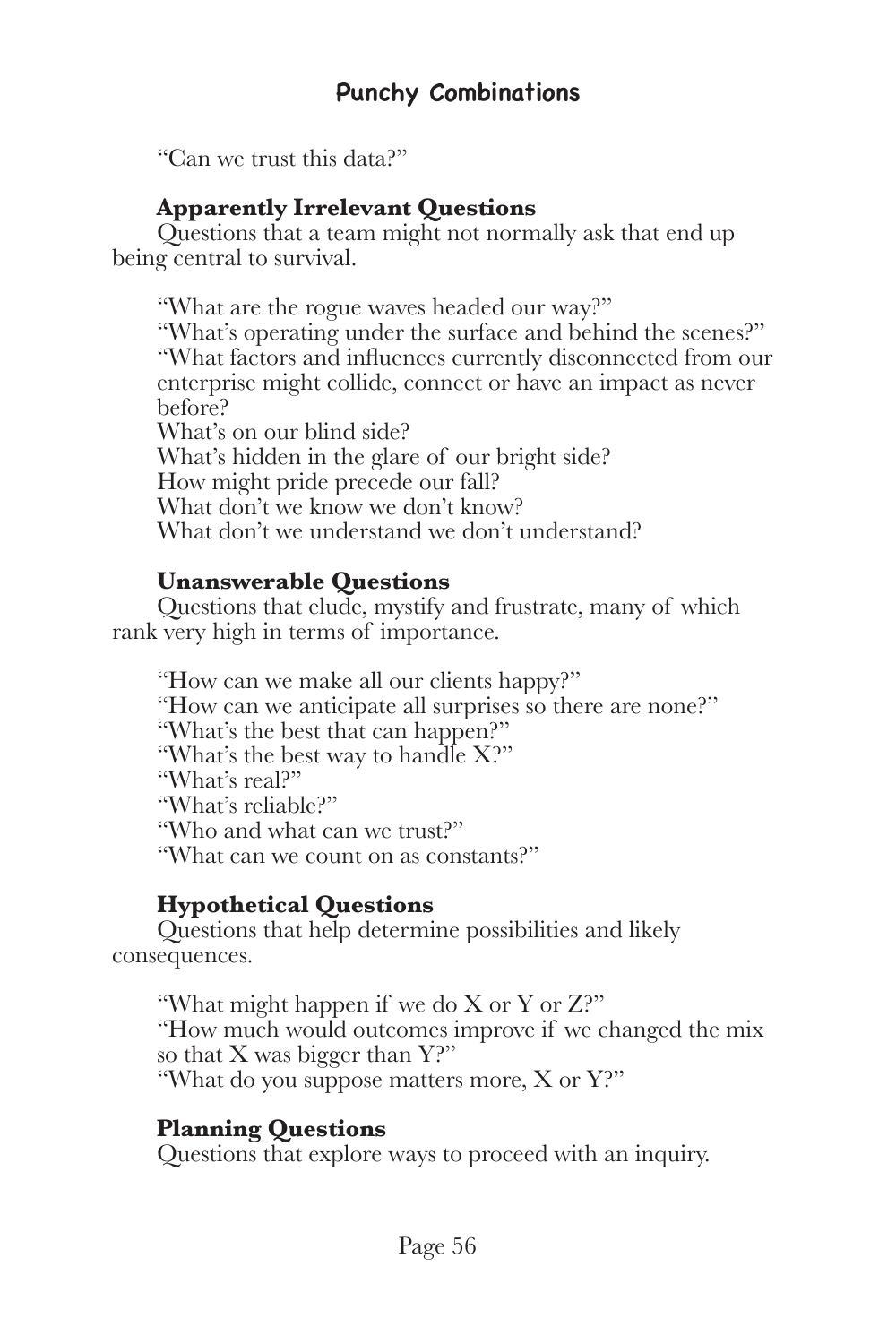## **Punchy Combinations**

"Where should we be looking?" "Who should we be speaking to?" "How should we carve up the work?" "What should we do if we hit the wall?"

#### **Inventive Questions**

Questions that drive the creation of novel approaches.

"What needs to change?" "How could we make this better?" "What have other folks tried?" "What haven't they tried?"

#### **Challenging Questions**

Questions that dispute the validity or worth of a plan, a procedure, an idea or a long established way of doing something.

"Why are we doing this?" "What's wrong here?" "How are we vulnerable?" "What did we forget?" "Does he (or she) know what he is doing?"

### **Exploring Questions**

Questions that develop the context and the important background information surrounding any issue or problem.

"What do we need to know in order to get a clear picture of what is going on?" "How and where can we find that information?" "How will we know whether we can trust what we find?" "Who might point us in the right direction?"

### **Divergent Questions**

Questions that help a group move away from conventional thinking to consider unusual possibilities.

"How do we escape the obvious?" "What's the least likely avenue of exploration?" "What has everybody else neglected to ask?"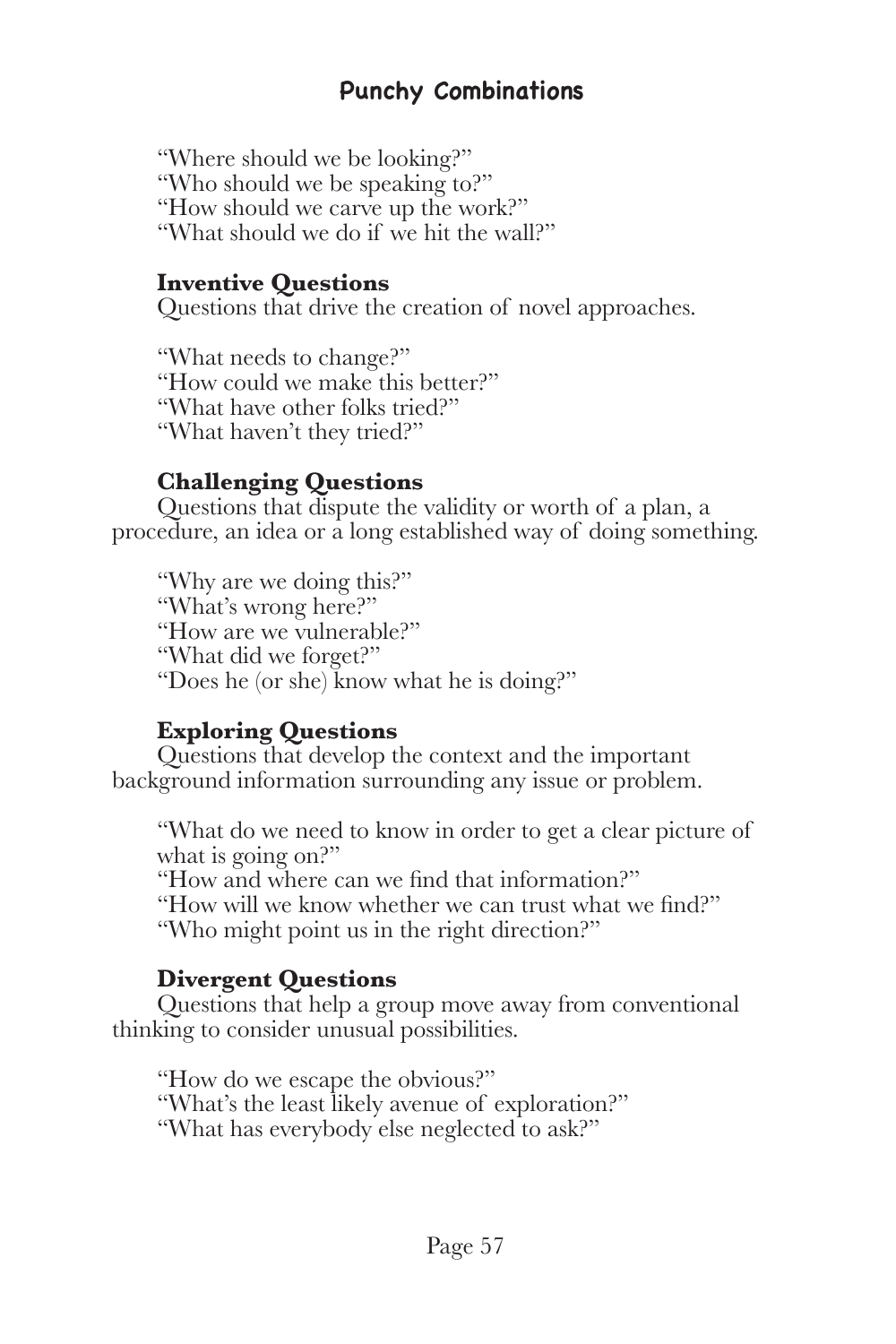# **Punchy Combinations**

### **Irreverent Questions**

Questions that might come into conflict with the powers that be and the preferred rituals and ways of doing things.

"What would happen if we changed the way things are spozed to be?"

"Who says that's the best way?"

"What gave him (or her) a corner on truth?"

"How could they know back then what we would be facing now?"

### **Provocative Questions**

Questions that delve into topics and issues that will evoke a strong response and feelings of resentment.

"What's part of our business or operation we could we live without?"

"What member of our team is doing us the least good?" "What current practice is doing us the most harm?"

"What should we be doing that we are not doing?"

"Are we prepared for the  $\overline{4}$ -5 disasters most likely to strike?"

## **Telling Questions**

Questions that are carefully aimed at finding just the right information to help make a smart decision.

"Who is the best in the business?" "What are the main cues or signs we should heed?" "What are the prime indicators?" "What are the key elements?"

## **Clarification Questions**

Questions that bring decisions and issues into sharp focus.

"What does quality mean, exactly, in this context?" "What do they mean by 'net profit?'" "What is success or failure?"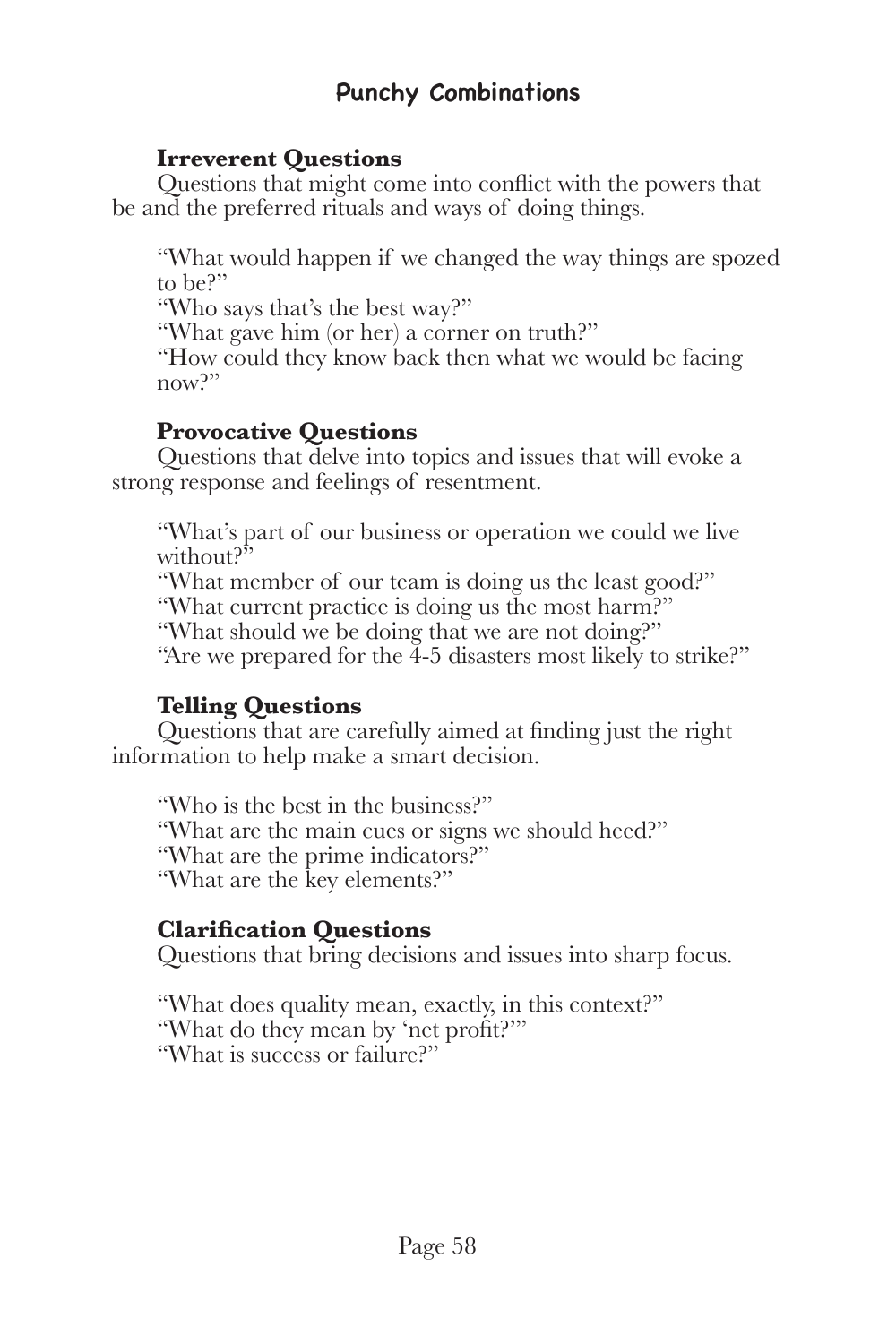## **Punchy Combinations**

#### **Strategic Questions**

Questions that help decide how to approach and issue or problem.

"What comes first in our review?" "How should we approach the client?" "What questions are least likely to offend but give us what we need to know?"

### **Elaborating Questions**

Questions that extend an inquiry to consider all important aspects and elements.

"How much further should we dig?" "Beyond what we have, what else do we need?" "How can we break that down further in components?" "What other aspects should we consider?"

### **Organizing Questions**

Questions that help to shape and categorize the inquiry.

"How should we group what we are finding?" "How do we conduct our inquiry to match the structure we designed?"

"How should we modify our structures as we proceed?"

# **3. Smart Combinations**

As the opening of this chapter suggested, the team must learn how to mix and match question types while the inquiry proceeds since each type is effective at different tasks.

In order to avoid plunging prematurely, the team must move forward deliberately, first devoting attention to clarification, planning and strategic questions.

"What is going on?" "What does this mean to us and our future?" "What is the real problem or challenge?" "How can we best approach this challenge?" "What do we need to know?" "How are we going to find out what we need to know?" "Where should we start?"